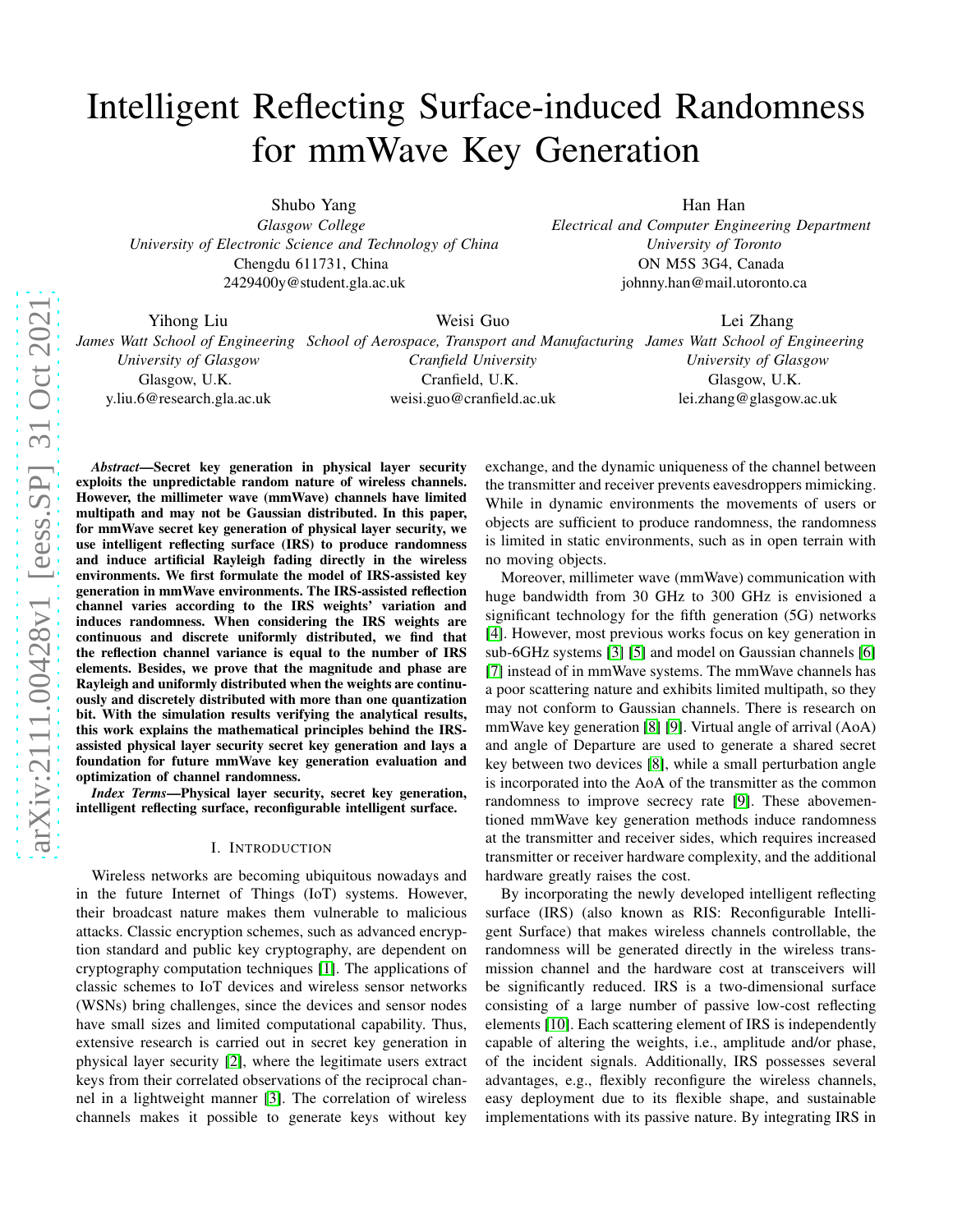the environment, e.g., positioning IRS to a wall, IRS is able to realize smart radio environments. Besides, IRS becomes more important in high-frequency bands communications, e.g., mmWave and THz communications since they suffer from severe coverage issues, and the existing IRS applications mainly target at indoor scenarios with static or deterministic transmitters and receivers [\[11\]](#page-5-9).

Thus, in this paper, through dynamically controlling the wireless channels, IRS offers an added degree of freedom to induce channel randomness in mmWave systems, without needing increased transceiver complexity. The key generation based on IRS-induced randomness also does not rely on dynamic environments, which overcomes the lack of randomness problem in static environments. To the best of authors' knowledge, this is the first paper researched into IRSinduced randomness for mmWave key generation. Moreover, we focus on the fundamental mathematical principles and analytical derivations of producing channel randomness in mmWave communications when giving random IRS weights. IRS weights are discrete practically, but continuous weights are the ideal case and the upper limit for discrete IRS weights when their quantization bit approaches to infinity. Thus, the controllable weight of each element is considered first as an ideal continuous and then a practical discrete uniformlydistributed random variable (r.v.). The IRS-assisted reflection channel is considered to be another r.v.. The relationship between the two variable distributions and the specific reflection channel distribution are revealed in this paper. To summarize, the main contributions of this paper are as follows.

- We establish a model of secret key generation using IRS as a channel randomness source in mmWave scenarios and represent the IRS-assisted reflection channel using steering vectors.
- The relationship between the continuous uniformlydistributed IRS weights and IRS-assisted reflection channel distribution is established when IRS is under uniform rectangular array (URA) configuration. The reflection channel distribution, variance, magnitude distribution, and phase distribution are derived. Through adding IRS, randomness and an artificial Rayleigh fading are induced in tthe environments.
- The reflection channel distribution for discretely uniformly-distributed URA IRS is derived, depending on the quantization bit. The reflection channel variance, magnitude distribution, and phase distribution are derived accordingly.

In this paper, bold-faced letters are used to denote matrix or column vectors, while lightfaced letters are used to denote scalar quantities. Superscripts  $(\cdot)^T$ ,  $(\cdot)^*$ , and  $(\cdot)^H$  represent the transpose, conjugate and conjugate transpose operations, respectively. ⊙ denotes the point-wise multiplication. We use the notations shown in Table [I](#page-1-0) to describe our model, derivation and results.

### TABLE I: Notations

<span id="page-1-0"></span>

| Symbol                           | Definition                                                                     |
|----------------------------------|--------------------------------------------------------------------------------|
| $\lambda$                        | Wavelength                                                                     |
| $\boldsymbol{k}$                 | Wave number, where $k = \frac{2\pi}{N}$                                        |
| $\boldsymbol{d}$                 | Element spacing in IRS                                                         |
| M                                | Element number of the IRS                                                      |
| $\boldsymbol{m}$                 | An integer in range $[1, M]$                                                   |
| $\phi_m$                         | The phase shift of the $m_{th}$ IRS element weight                             |
| ψ                                | The incident or reflected azimuth angle                                        |
| $\theta$                         | The incident or reflected elevation angle                                      |
| $\boldsymbol{r}$                 | The magnitude of the IRS-assisted reflection channel                           |
| β                                | The phase in radians of the IRS-assisted reflection channel                    |
| B                                | Indicates the IRS discrete weight quantization bit                             |
| $\eta$                           | Indicates the amplitude of direct path signal                                  |
| $h_{(.)}$                        | Indicates the channel                                                          |
| U(a,b)                           | Indicates a uniform distribution on interval $(a, b)$                          |
| $N(\mu, \sigma^2)$               | Indicates a Gaussian distribution with mean $\mu$ and variance $\sigma^2$      |
| $(\cdot)_x, (\cdot)_y$           | Indicate physical quantities on $x$ -axis and $y$ -axis, respectively          |
| $(\cdot)_{real}, (\cdot)_{imag}$ | Indicate quantities of the real and imaginary parts, respectively              |
| $(\cdot)_{cos}, (\cdot)_{sin}$   | Indicate quantities of cosine and sine functions, respectively                 |
| $(\cdot)_i, (\cdot)_o$           | Indicate incident and reflected angles, respectively                           |
| $(\cdot)_C, (\cdot)_D$           | Indicate quantities when IRS weights are continuous and discrete, respectively |
|                                  |                                                                                |

<span id="page-1-1"></span>

Fig. 1: IRS-assisted secret key generation model.

# II. SYSTEM MODEL

Consider an IRS-assisted wireless communication between one pair of legitimate parties, Alice and Bob. There is also an eavesdropper Eve, who passively listens to the communication between Alice and Bob. Assume all the parties are operated under a mmWave static environment, i.e., the legitimate parties and objects in the ambient environment do not move. Besides, the transmission is assumed far-field without fading. This assumption can be justified since the multipath effect is constrained and the high path loss makes non-line-of-sight paths' power small.

As shown in Fig. [1.](#page-1-1) Alice and Bob aim at establishing a random secret cryptographic key based on their reciprocal communication channel and reducing the key leakage to Eve. They measure the common channel through their exchanged signals and generate keys using parameters of the received signals, e.g. channel state information (CSI) and received signal strength (RSS). When Alice transmits signal  $s$ , the received signal at Bob can be expressed as

<span id="page-1-2"></span>
$$
y = (h_{ab} + \mathbf{h}_{rb}^H \mathbf{W} \mathbf{h}_{ar})s + n \tag{1}
$$

where  $h_{ab} \in \mathbb{C}^{1 \times 1}$ ,  $\mathbf{h_{ar}} \in \mathbb{C}^{M \times 1}$ ,  $\mathbf{h_{rb}} \in \mathbb{C}^{M \times 1}$  represent the direct channel between Alice and Bob, the channel between Alice and IRS, and the channel between IRS and Bob,  $n$ is the additive white Gaussian noise (AWGN), and  $W$  is the diagonal weight matrix with each entity on the diagonal being the IRS weight of each surface element. The weight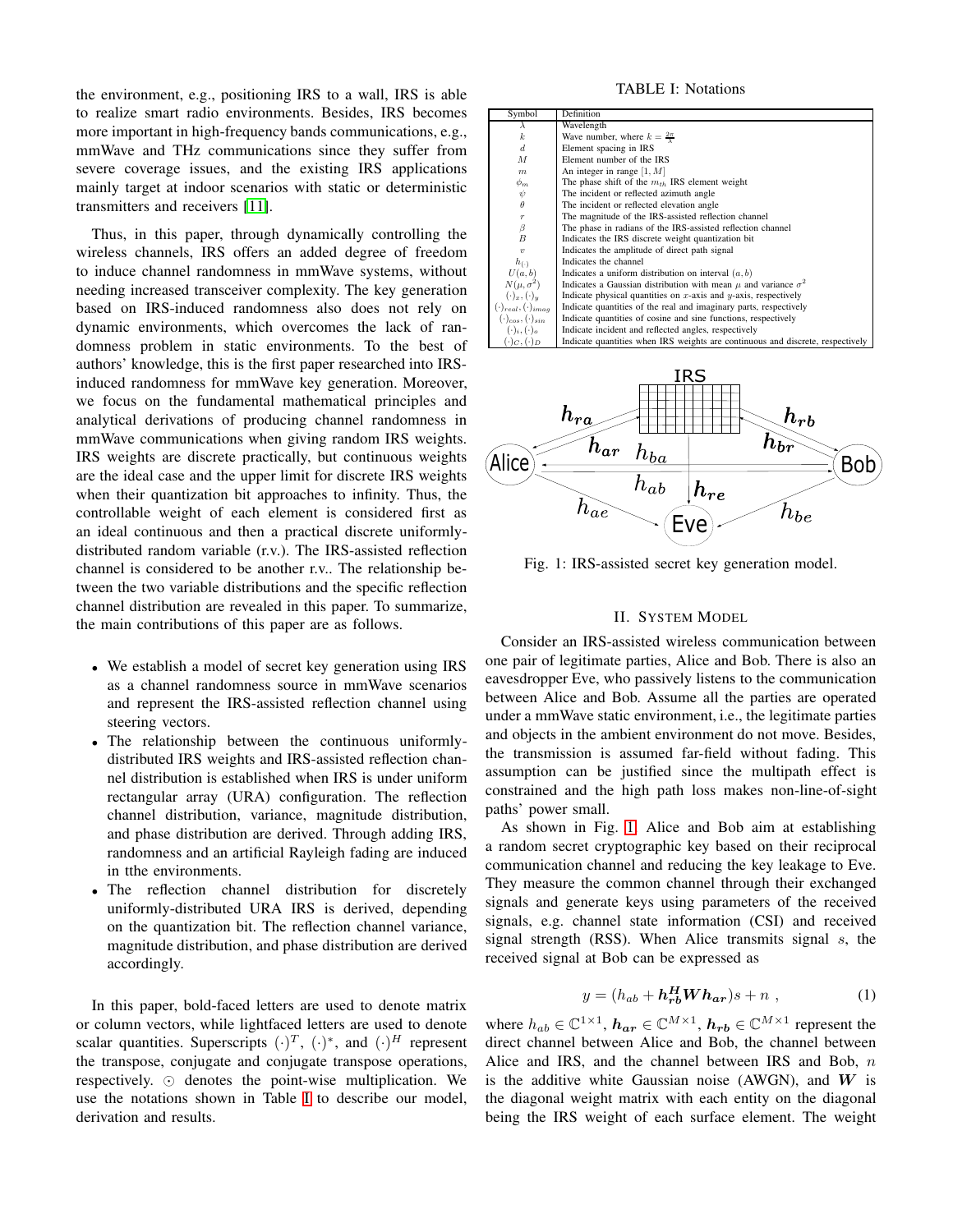of the  $m_{th}$  surface element is represented as  $e^{j\phi_m}$ , where  $\phi_m \in [0, 2\pi)$ . Since the transmission channel between Alice and Bob is reciprocal, we only consider the situation that Alice is transmitting signals to Bob to avoid redundancy. Additionally, since path loss is a coefficient related to distance and can be easily predicted by eavesdropper [\[12\]](#page-5-10), we discuss the randomness and channel distribution without path loss.

To generate shared keys in static environments and reduce the key leakage to Eve, it is crucial to increase the channel randomness through IRS. As in [\(1\)](#page-1-2), though  $h_{ar}$  and  $h_{rb}$ are static in mmWave static environments, when IRS weights W vary,  $h_{rb}^H Wh_{ar}$  becomes dynamic. Thus, IRS becomes the major source of channel randomness through varying the reflection channel  $\widetilde{H} = h_{rb}^H W h_{ar}$ . In this case, we focus on  $H$ , which can be expressed using steering vectors and weight vector [\[13\]](#page-5-11) as

<span id="page-2-0"></span>
$$
\widetilde{H} = \boldsymbol{w}^H \cdot [\boldsymbol{a}(\boldsymbol{\Omega}_i) \odot \boldsymbol{a}(\boldsymbol{\Omega}_o)] \ , \qquad (2)
$$

where  $w$  is the weight vector with each entity being the diagonal entity of  $W$ , i.e., weight of each surface element. Besides, the steering vector of the channels between Alice and IRS and between IRS and Bob are

$$
\boldsymbol{a}(\boldsymbol{\Omega}_i) = [a(\boldsymbol{\Omega}_{i,1}), \cdots, a(\boldsymbol{\Omega}_{i,m}), \cdots, a(\boldsymbol{\Omega}_{i,M})]^T \qquad (3)
$$

$$
\boldsymbol{a}(\boldsymbol{\Omega}_o) = [a(\boldsymbol{\Omega}_{o,1}), \cdots, a(\boldsymbol{\Omega}_{o,m}), \cdots, a(\boldsymbol{\Omega}_{o,M})]^T, \quad (4)
$$

where  $\Omega_{i,m}$  and  $\Omega_{o,m}$  are the terms characterizing the incident spatial information from Alice at  $m_{th}$  element of IRS and the reflected spatial information from  $m_{th}$  element to Bob, respectively. Since the environment is static, then  $\Omega_i$  and  $\Omega_o$ are fixed, and  $H$  becomes a function of solely IRS weight vector  $w$ . Note that averaging  $H$  derived from all possible pairs of  $\Omega_i$  and  $\Omega_o$  provides an estimation of the overall reflection channel distribution.

#### III. IRS-ASSISTED REFLECTION CHANNEL DISTRIBUTION

In this section, we focus on the unknown relationship between the weight distribution and the reflection channel distribution. In detail, we derive the probability density function (p.d.f) of reflection channel  $H$  with given continuous and discrete uniformly-distributed URA IRS weights. Assume the distributions of IRS weight phase shifts  $\{\phi =$  $[\phi_1, \cdots, \phi_m, \cdots, \phi_M], m \in [1, M]$  are independent and identically distributed (i.i.d). Note that uniform linear array (ULA) can be considered as a special case of URA while URA is a typical uniform planar array structure. Thus, we consider IRS in URA configuration, which can be further extended into other complex IRS shapes.

# *A. Reflection Channel Assisted by Continuously Distributed IRS*

Assume that the IRS weight phase shifts  $\phi$  are continuous uniformly distribution  $\phi_m \sim U(0, 2\pi)$ , with p.d.f  $\{f(\phi_m) =$  $\frac{1}{2\pi}$ ,  $\phi_m \in [0, 2\pi)$ . Consider a URA IRS with  $M_x$  and  $M_y$ elements equally spaced on x-axis and y-axis, respectively, where the total element number is  $M = M_x \cdot M_y$ . The

incident and reflected angles are described by  $\mathbf{\Omega}_i = (\psi_i, \theta_i)$ and  $\Omega_o = (\psi_o, \theta_o)$ . The multiplication of steering vectors in [\(2\)](#page-2-0) with elements spacing along x-axis  $d_x$  and y-axis  $d_y$  can be expressed as

$$
\boldsymbol{a}(\boldsymbol{\Omega}_i) \odot \boldsymbol{a}(\boldsymbol{\Omega}_o) = [1, e^{j(\xi_x \cdot 1 + \xi_y \cdot 0)}, \cdots, e^{j(\xi_x \cdot (m_x - 1) + \xi_y \cdot (m_y - 1))},
$$

$$
\cdots, e^{j(\xi_x \cdot (M_x - 1) + \xi_y \cdot (M_y - 1))}]^T,
$$
(5)

where  $m_x \in [1, M_x]$  and  $m_y \in [1, M_y]$  are integers [\[14\]](#page-5-12). Additionally,

$$
\xi_x = k d_x (\cos \psi_i \sin \theta_i + \cos \psi_o \sin \theta_o) , \qquad (6)
$$

$$
\xi_y = kd_y(\sin\psi_i\sin\theta_i + \sin\psi_o\sin\theta_o) \ . \tag{7}
$$

Consequently, the reflection channel following [\(2\)](#page-2-0) can be constructed as

$$
\widetilde{H}=1+e^{j[\phi_2+(\xi_x\cdot 1+\xi_y\cdot 0)]}+\cdots+e^{j[\phi_m+(\xi_x\cdot (m_x-1)+\xi_y\cdot (m_y-1))]}
$$
\n
$$
+\cdots+e^{j[\phi_M+(\xi_x\cdot (M_x-1)+\xi_y\cdot (M_y-1))]}
$$
\n
$$
=\sum_{m_y=1}^{M_y}\sum_{m_x=1}^{M_x}e^{j[\phi_m+(m_x-1)\cdot\xi_x+(m_y-1)\cdot\xi_y]}
$$
\n
$$
=\sum_{m_y=1}^{M_y}\sum_{m_x=1}^{M_x}e^{j(\phi_m+\alpha)},
$$

where

$$
m = (m_y - 1) \cdot M_x + m_x , \qquad (9)
$$

(8)

$$
\alpha = (m_x - 1) \cdot \xi_x + (m_y - 1) \cdot \xi_y \tag{10}
$$

According to the central limit theorem (CLT),  $\tilde{H}$  converges to a complex Gaussian distribution when  $M$  is large enough. This assumption could be justified since a practical IRS usually has an extremely large number of elements, e.g. more than tens of elements [\[11\]](#page-5-9). By Euler's formula,  $H$  is further expanded as follows.

<span id="page-2-1"></span>
$$
\widetilde{H} = \sum_{m_y=1}^{M_y} \sum_{m_x=1}^{M_x} \cos(\phi_m + \alpha) + j \sum_{m_y=1}^{M_y} \sum_{m_x=1}^{M_x} \sin(\phi_m + \alpha) \tag{11}
$$

Therefore, the real and imaginary parts both converge to Gaussian distributions that are fully determined by means and variances. The mean and variance of the real part of  $\hat{H}$ ,  $\mu_{real,C}$ and  $\sigma_{real,C}^2$ , can be expressed as

<span id="page-2-2"></span>
$$
\mu_{real,C} = \mathbb{E}[\sum_{m_y=1}^{M_y} \sum_{m_x=1}^{M_x} \cos(\phi_m + \alpha)] = \sum_{m_y=1}^{M_y} \sum_{m_x=1}^{M_x} \mu_{cos,C}
$$
\n
$$
\sigma_{real,C}^2 = \sigma^2[\sum_{m_y=1}^{M_y} \sum_{m_x=1}^{M_x} \cos(\phi_m + \alpha)] = \sum_{m_y=1}^{M_y} \sum_{m_x=1}^{M_x} \sigma_{cos,C}^2,
$$
\n(13)

<span id="page-2-3"></span>where  $\mu_{cos,C}$  and  $\sigma_{cos,C}^2$  are the mean and variance of  $\cos(\phi_m + \alpha)$ , functions of  $\{m_x, m_y\}$  and  $\{\xi_x, \xi_y\}$ , and can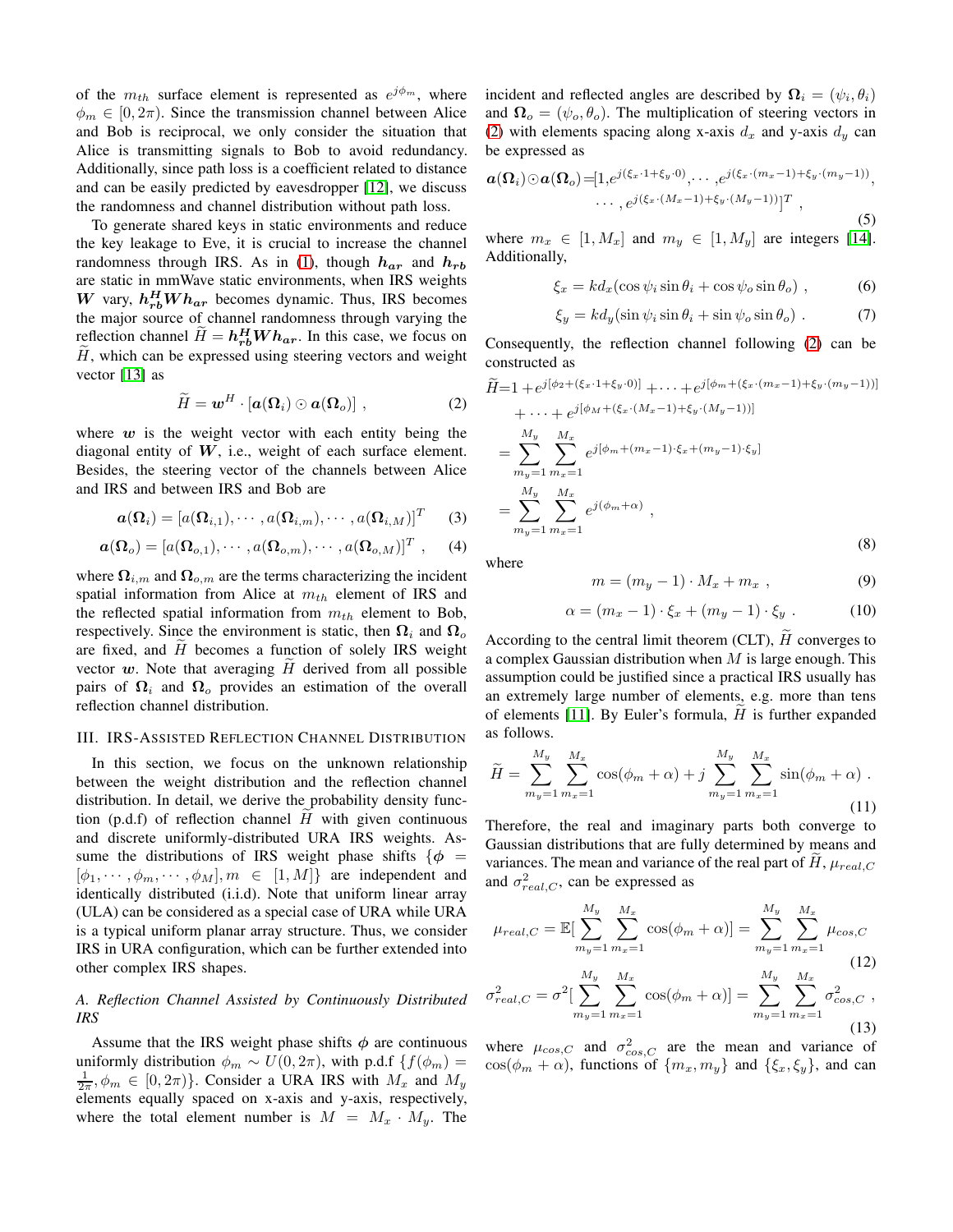be calculated as follows.

<span id="page-3-0"></span>
$$
\mu_{cos,C} = \int_0^{2\pi} \cos(\phi_m + \alpha) f(\phi_m) d\phi_m \ . \tag{14}
$$

$$
\sigma_{cos,C}^2 = \int_0^{2\pi} \cos^2(\phi_m + \alpha) f(\phi_m) d\phi_m - \mu_{cos,C}^2 \ . \tag{15}
$$

[\(14\)](#page-3-0) takes the integral of one period of  $\phi_m \in [0, 2\pi)$  with equal probability of  $f(\phi_m) = \frac{1}{2\pi}$ , so  $\mu_{cos,C} = 0$  and consequently  $\sigma_{cos,C}^2 = \frac{1}{2}$ .  $\mu_{cos,C}$  and  $\sigma_{cos,C}^2$  remain constant, so they are independent of the values of  $\{m_x, m_y\}$  and  $\{\xi_x, \xi_y\}$ . The mean and variance of the real part of  $H$  become

$$
\mu_{real,C} = M\mu_{cos,C} = 0 \tag{16}
$$

$$
\sigma_{real,C}^2 = M \sigma_{cos,C}^2 = \frac{M}{2} \ . \tag{17}
$$

Similarly, for the imaginary part of  $H$ , the mean and variance  $\mu_{imag,C}$  and  $\sigma^2_{imag,C}$  are determined by  $\mu_{sin,C} = 0$  and  $\sigma_{sin,C}^2 = \frac{1}{2}.$ 

Hence,  $\widetilde{H}$  is a complex Gaussian r.v. with real part and imaginary part being  $N(0, \frac{M}{2})$ . The distribution of  $\widetilde{H}$  is also independent of  $\Omega_i$  and  $\Omega_o$ .

With any pair of incident and reflected angles, the mean of H is  $\mu_C = 0$  while the variance of H can be calculated as

<span id="page-3-3"></span>
$$
\sigma_C^2 = \mathbb{E}[(\widetilde{H} - \mu_C)(\widetilde{H} - \mu_C)^*] = \mathbb{E}[\widetilde{H}\widetilde{H}^*] = M . \quad (18)
$$

Due to the channel parameters CSI and RSS are normally used to generate keys, we further derive the magnitude and phase distributions. Since the real and imaginary parts of  $H$ constitute a joint Gaussian distribution and the correlation of them equals to 0, the real and imaginary parts are independent. According to the joint Gaussian distribution, the result magnitude p.d.f  $f_r(r)$  and phase p.d.f  $f_\beta(\beta)$  of H are Rayleigh and uniform distributions as follows.

<span id="page-3-1"></span>
$$
f_r(r) = \begin{cases} \frac{2r}{M}e^{\frac{-r^2}{M}}, & r \ge 0\\ 0, & r < 0 \end{cases}
$$
 (19)

<span id="page-3-2"></span>
$$
f_{\beta}(\beta) = \begin{cases} \frac{1}{2\pi}, & \beta \in [0, 2\pi) \\ 0, & otherwise \end{cases}
$$
 (20)

Note that [\(19\)](#page-3-1) and [\(20\)](#page-3-2) show that the continuous uniformly distributed weight produce an artificial Rayleigh fading and randomness for the reflection channel. When the direct path and reflection path are both considered, the induced Rayleigh fading will turn into Rician fading since the direct path adds a non-zero mean on the reflection path [\[15\]](#page-5-13). The magnitude conforms to the Rician fading p.d.f expressed as

$$
f_r(r) = \begin{cases} \frac{2r}{M} e^{\frac{-(r^2+v^2)}{M}} I_0(\frac{2rv}{M}), & r \ge 0\\ 0, & r < 0 \end{cases}
$$
 (21)

where  $I_0(\cdot)$  is the modified Bessel function of the first kind with order zero, and  $v$  is the amplitude of the signal from direct path.

# *B. Reflection Channel Assisted by Discretely Distributed IRS*

Assume IRS has discrete weight phase shifts  $\phi$ , with quantization bit B. Then  $\phi_{m}$  is uniformly distributed on discrete values  $\{0, \frac{2\pi}{2^B}, \cdots, \frac{2\pi(2^B-1)}{2^B}\}$ . When the B approaches to infinity, the channel approaches to the ideal distribution when IRS has continuous weights.

Similarly to the continuous distributed IRS case, the reflection channel can be expanded as in [\(11\)](#page-2-1) and converges to a complex Gaussian distribution. The mean and variance of the real part are similar as in [\(12\)](#page-2-2) [\(13\)](#page-2-3).  $\mu_{cos,D}$  and  $\sigma_{cos,D}^2$  are expressed as

$$
\mu_{cos,D} = \mathbb{E}\{\cos(\phi_m + \alpha)\},\qquad(22)
$$

$$
\sigma_{cos,D}^2 = \mathbb{E}\{\cos^2(\phi_m + \alpha)\} - \mu_{cos,D}^2.
$$
 (23)

Since for discrete uniformly distributed  $\phi$ ,  $\mu_{cos,D} = 0$ , then  $\sigma_{cos,D}^2$  can be expressed as

$$
\sigma_{cos,D}^2 = \frac{1}{2} + \frac{1}{2} \mathbb{E} \{ \cos(2\phi_m + 2\alpha) \} \n= \frac{1}{2} + \frac{1}{2} \cos(2\alpha) \mathbb{E} \{ \cos(2\phi_m) \} - \frac{1}{2} \sin(2\alpha) \mathbb{E} \{ \sin(2\phi_m) \},
$$
\n(24)

where the means of  $cos(2\phi_m)$  and  $sin(2\phi_m)$  determine  $\sigma_{cos,D}^2$ . When  $B \ge 2$ ,  $\mathbb{E}\{\cos(2\phi_m)\} = 0$  and  $\mathbb{E}\{\sin(2\phi_m)\} = 0$ , which leads to  $\sigma_{\cos,D}^2 = \frac{1}{2}$ . Therefore, same as the continuous case, the channel is a Gaussian complex random variable with real and imaginary parts being  $N(0, \frac{M}{2})$ . The variance, magnitude and phase are the same as in  $(18)$   $(19)$   $(20)$ .

When  $B = 1$ ,  $\mu_{real, D} = \mu_{imag, D} = 0$ . Different from  $B \ge$ 2 case, since  $\phi_m$  only takes values  $\{0, \pi\}$ ,  $\mathbb{E}\{\cos(2\phi_m)\} = 1$ and  $\mathbb{E}\{\sin(2\phi_m)\}=0$ . Thus,  $\sigma_{cos,D}^2 = \frac{1}{2} + \frac{1}{2}\cos(2\alpha)$ , and the variances of the real and imaginary parts of  $H$  can be expressed as

<span id="page-3-4"></span>
$$
\sigma_{real,D}^2 = \frac{M}{2} + \frac{1}{2} \sum_{m_y=1}^{M_y} \sum_{m_x=1}^{M_x} \cos(2\alpha) , \qquad (25)
$$

<span id="page-3-5"></span>
$$
\sigma_{imag,D}^2 = \frac{M}{2} - \frac{1}{2} \sum_{m_y=1}^{M_y} \sum_{m_x=1}^{M_x} \cos(2\alpha) \ . \tag{26}
$$

The independence between the real and imaginary parts of  $H$  also does not hold. The covariance R between them are expressed as

$$
\mathbf{R} = \mathbb{E}\{\sum_{m_y=1}^{M_y} \sum_{m_x=1}^{M_x} \cos(\phi_m + \alpha) \sin(\phi_m + \alpha)\}
$$
  
\n
$$
= \sum_{m_y=1}^{M_y} \sum_{m_x=1}^{M_x} \frac{1}{2} \cos(2\alpha) \mathbb{E}\{\sin(2\phi_m)\} + \frac{1}{2} \sin(2\alpha) \mathbb{E}\{\cos(2\phi_m)\}
$$
  
\n
$$
= \sum_{m_y=1}^{M_y} \sum_{m_x=1}^{M_x} \frac{1}{2} \sin(2\alpha) .
$$
\n(27)

The derivation of the magnitude and phase distributions turns into deriving the envelop and phase of correlated Gaussian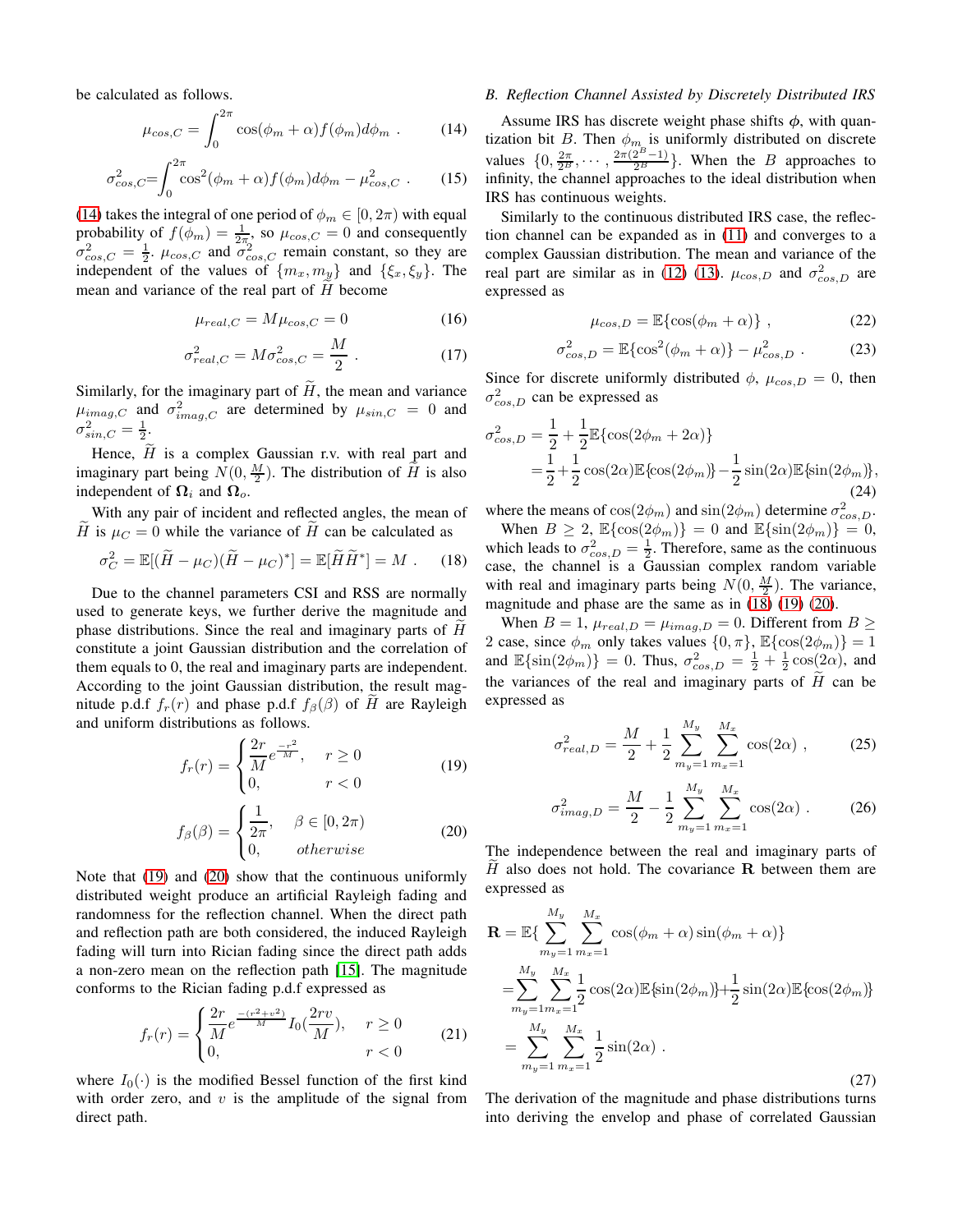

<span id="page-4-0"></span>Fig. 2: The variance, magnitude distribution and phase distribution of the reflection channel assisted by URA IRS with continuous and discrete (quantization bit  $B = 3$ ) uniformly distributed weight.

quadratures according to [\[15\]](#page-5-13). The reflection channel variance is not affected by the dependence, being same as [\(18\)](#page-3-3).

# IV. SIMULATION RESULTS

# <span id="page-4-3"></span>*A. Verification for Continuously Distributed IRS*

*1)* IRS-Assisted Reflection Channel Variance: Set  $d = \frac{\lambda}{2}$ ,  $\Omega_i = (30^\circ, 30^\circ)$ , and  $\Omega_o = (150^\circ, 60^\circ)$ .  $M_x$  and  $M_y$  are set to 4 at first, and then increased to 16 by 2 at a time. Thus, M increases from 16 to 256. The simulation for the reflection channel variance with respect to  $M$  is plotted in Fig. [2\(a\).](#page-4-0) The variances of H are equal to the square of  $M_x$  and increase linearly with  $M$ , which proves [\(18\)](#page-3-3). The simulation results of Fig. [2\(a\)](#page-4-0) verify that, as the number of elements grow, the IRS has a great potential to induce channel variations since it is usually implemented with huge number of elements.

2) Magnitude and Phase Distributions: Set  $M = 64$ , with  $M_x = M_y = 8$ , while other parameters remain unchanged. The magnitude and phase distributions are presented in Fig. [2\(b\)](#page-4-1) and Fig. [2\(c\),](#page-4-2) respectively. As the graphs show, the magnitude and phase distribution simulation results match the analytical results [\(19\)](#page-3-1) [\(20\)](#page-3-2) very well, that are, a Rayleigh distribution and a uniform distribution being independent of  $\Omega_i$  and  $\Omega_o$ , respectively. Note that the sharp drops around 0 and  $2\pi$  in Fig. [2\(c\)](#page-4-2) result from several adjacent probability density values outside the bound  $[0, 2\pi)$ , being equal to 0, are averaged to plot a smoother p.d.f. The simulation results of channel parameters in Fig. [2\(b\)](#page-4-1) and Fig. [2\(c\)](#page-4-2) show the IRSinduced variation of IRS. The independence of the reflection channel distribution of  $\Omega_i$  and  $\Omega_o$  means that whatever angles Alice and Bob locate in, the channel randomness remains the same for generating keys. Additionally, the channel Eve receives stays unchanged and no more information leakage dependent on angles. Note that if Eve locates in the same angle as Bob and nearer to Alice than Bob, the information is fully leaked. This is because in the far-field environment, Eve and Bob are differentiated solely by their locating angles. However, the probability of such situation happening can make it be ignored. The uniform phase distribution means that <span id="page-4-2"></span><span id="page-4-1"></span>the values in  $[0, 2\pi)$  are taken with equal probability. Thus, when CSI is utilized to generate keys, it greatly prevents Eve guessing the particular phase of the channel between Alice and Bob. Moreover, besides ideal continuous uniformly-distributed weights, it is natural to further extend the conclusions to other distributions, which will be our future work.

# *B. Verification for Discretely Distributed IRS*

*1)* IRS Weight Quantization Bit  $B \geq 2$ : Set  $B = 3$ . Other parameters remain the same as the continuous case. The simulations for the variance, magnitude, and phase of the reflection channel are plotted in Fig. [2\(a\)](#page-4-0) Fig. [2\(b\)](#page-4-1) Fig. [2\(c\).](#page-4-2) The simulation results match the ideal continuous weight case and the analytical results. This means that the ideal channel distribution and uniform phase distribution can be achieved under a more practical situation, i.e.  $B > 2$ .

2) IRS Weight Quantization Bit  $B = 1$ : Set  $B = 1$ , and two pairs of input and output angles, with case 1:  $\Omega_i = (30^{\circ}, 30^{\circ}), \Omega_o = (150^{\circ}, 60^{\circ}), \text{ and case } 2: \Omega_i =$  $(110^{\circ}, 50^{\circ}), \Omega_o = (310^{\circ}, 20^{\circ}).$  Other parameters are the same as continuous case. The simulation for the reflection channel variance is plotted in Fig. [3\(a\),](#page-5-14) where the variances increase proportionally with respect to  $M$ . The real and imaginary part of the reflection channel for two cases when  $M_x = M_y = 8$ are plotted in Figure. [3\(b\)](#page-5-15) and Figure. [3\(c\),](#page-5-16) respectively. The simulation results match the analytical results well, and the zero means of the two parts and the variances in [\(25\)](#page-3-4) [\(26\)](#page-3-5) are verified. Note that the real and imaginary part variances are dependent on values of  $\Omega_i$  and  $\Omega_o$ . Additionally, when  $B = 1$ , the ideal channel distribution in Section [IV-A](#page-4-3) and uniform channel phase distribution cannot be achieved, which shows the limitation of 1 quantization bit.

#### V. CONCLUSIONS

This paper utilizes IRS for mmWave physical layer security secret key generation, and completes the analytical channel distribution derivation and the underlying mathematical principles. Though mmWave channels lack scattering and multipath, the IRS induces randomness and an artificial Rayleigh fading